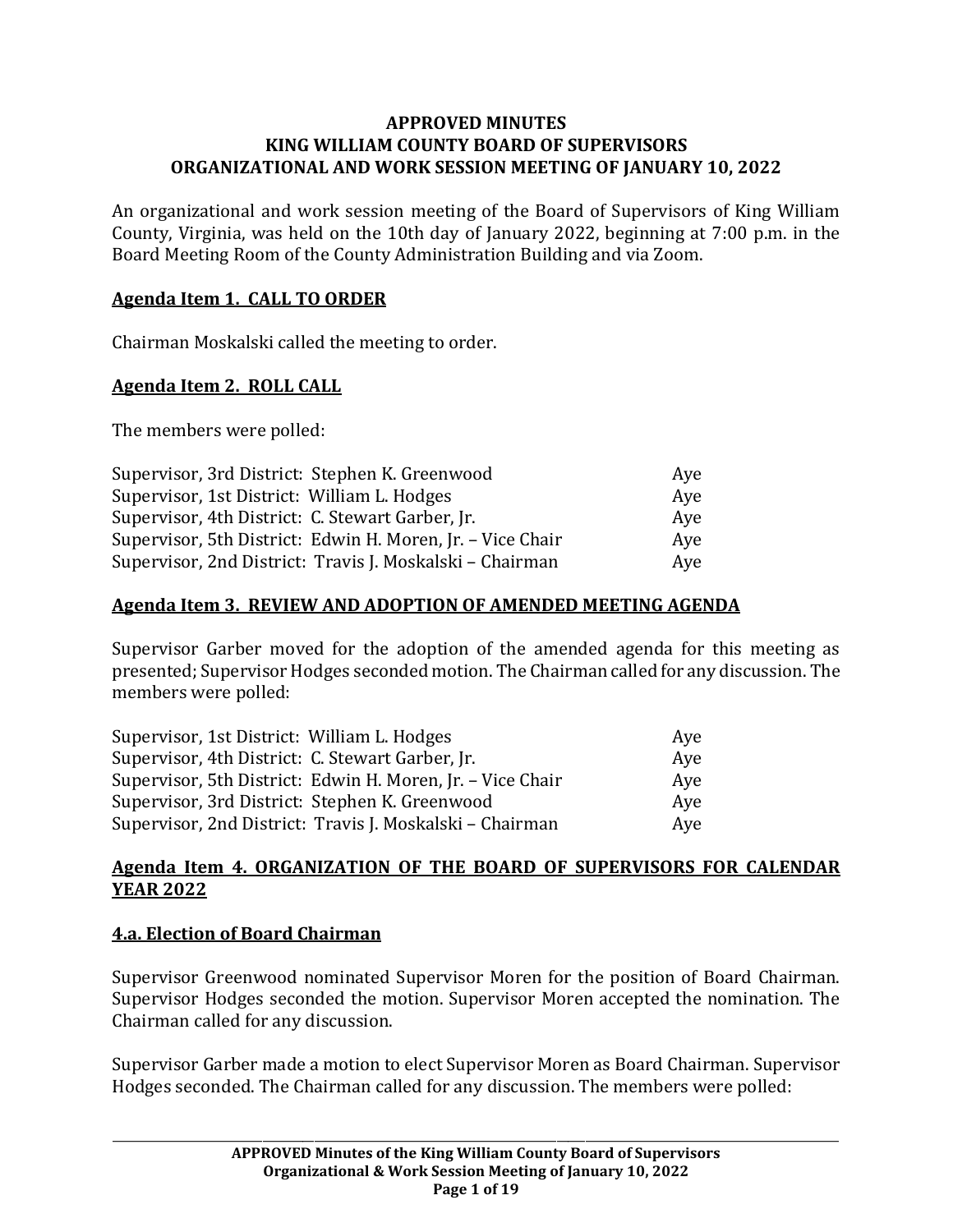| Supervisor, 4th District: C. Stewart Garber, Jr.           | Aye |
|------------------------------------------------------------|-----|
| Supervisor, 5th District: Edwin H. Moren, Jr. - Vice Chair | Aye |
| Supervisor, 3rd District: Stephen K. Greenwood             | Aye |
| Supervisor, 1st District: William L. Hodges                | Aye |
| Supervisor, 2nd District: Travis J. Moskalski – Chairman   | Aye |

Supervisor Moskalski recessed the meeting at 7:02pm. Chairman Moren called the meeting to order at 7:03pm

### **4.b. Election of Board Vice-Chairman**

Supervisor Garber nominated Supervisor Hodges for the position of Board Vice-Chairman. Supervisor Greenwood seconded the motion. Supervisor Hodges accepted the nomination. Chairman Moren called for any discussion.

Supervisor Moskalski made a motion to elect Supervisor Hodges as Board Vice-Chairman. Supervisor Greenwood seconded. Chairman Moren called for any discussion. The members were polled:

| Supervisor, 2nd District: Travis J. Moskalski            | Ave |
|----------------------------------------------------------|-----|
| Supervisor, 3rd District: Stephen K. Greenwood           | Aye |
| Supervisor, 1st District: William L. Hodges              | Aye |
| Supervisor, 4th District: C. Stewart Garber, Jr.         | Ave |
| Supervisor, 5th District: Edwin H. Moren, Jr. - Chairman | Aye |

### **4.c. Adoption of Board of Supervisors By-Laws and Rules of Procedure for Calendar Year 2022**

Supervisor Greenwood asked about the proposed change of requiring Public Comment and Public Hearing speakers to provide District of Residence rather than their address since people who live outside the County are also welcome to speak at these times. Supervisor Moskalski said people in that situation could simply state they live outside the County and noted that it doesn't happen often.

Supervisor Greenwood asked what the purpose was of the proposed change from "annual meeting" to "organizational meeting" throughout the document. County Administrator, Percy Ashcraft, said he believed it was a recommendation by the Deputy Clerk. The Deputy clerk proposed the change to address confusing language in Section 1-3.

Supervisor Moskalski made a motion to adopt the amended By-Laws as presented. Supervisor Garber seconded. Chairman Moren called for discussion. The members were polled:

| Supervisor, 3rd District: Stephen K. Greenwood           | Aye |
|----------------------------------------------------------|-----|
| Supervisor, 1st District: William L. Hodges - Vice Chair | Aye |
| Supervisor, 4th District: C. Stewart Garber, Jr.         | Ave |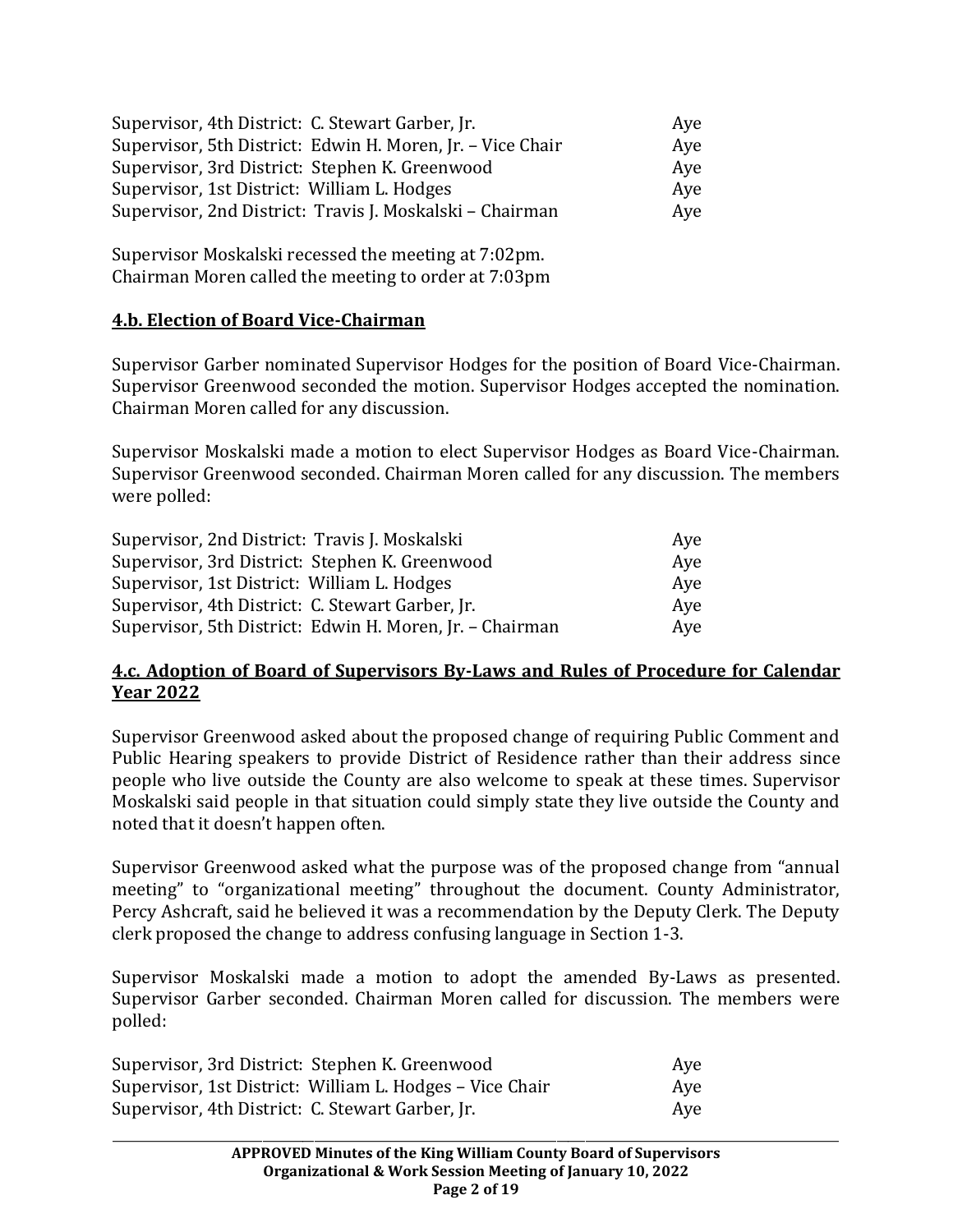| Supervisor, 2nd District: Travis J. Moskalski            | Aye |
|----------------------------------------------------------|-----|
| Supervisor, 5th District: Edwin H. Moren, Jr. - Chairman | Aye |

#### **4.d. Adoption of Board of Supervisors 2022 Meeting Calendar**

Mr. Ashcraft asked if the Board had any objection to February 14th as a Work Session date since it was Valentine's Day. The consensus of the Board was that the meeting should occur. Mr. Ashcraft said the Planning Commission would like to hold a joint meeting with the Board and the Economic Development Authority on that date to discuss the Comprehensive Plan and have Hill Studio bring an update. The general consensus of the Board was to hold that joint meeting on February 14th as long as the Hill Group was available.

Supervisor Moskalski made a motion to adopt the 2022 Meeting Calendar as presented with the possibility of a joint session being added to the February  $14<sup>th</sup>$  agenda with the Planning Commission and Economic Development Authority. Vice Chair Hodges seconded. The Chairman called for discussion. The members were polled:

| Supervisor, 1st District: William L. Hodges - Vice Chair | Aye |
|----------------------------------------------------------|-----|
| Supervisor, 4th District: C. Stewart Garber, Jr.         | Aye |
| Supervisor, 2nd District: Travis J. Moskalski            | Aye |
| Supervisor, 3rd District: Stephen K. Greenwood           | Aye |
| Supervisor, 5th District: Edwin H. Moren, Jr. - Chairman | Aye |

### **4.e. Adoption of Fiscal Year 2023 Budget Schedule**

Mr. Ashcraft said staff is recommending the addition of three additional evening Budget Work Sessions to take the place of the usual all-day Budget Session. Mr. Ashcraft said he feels it is more efficient to handle the budget in this manner.

Chairman Moren asked if staff were on schedule with the other milestones presented in the schedule. Mr. Ashcraft said yes, except for the Director of Financial Services presentation which was supposed to occur at this Work Session and has been cancelled due to illness.

Vice Chair Hodges asked what the latest time is the evening Work Sessions could last. Supervisor Moskalski said 11:00pm per the By-Laws.

Supervisor Moskalski expressed concern that the budget release date was after the publication date of the Public Hearing Notice. He said the budget should be ready for inspection by the public at the time the notice is given. In order to give proper notice of the Public Hearing scheduled for April 4<sup>th</sup>, the publication date must be March 23<sup>rd</sup> (due the County's paper of record, The Tidewater Review, being published on Wednesdays). In order to facilitate this, the Budget Release date would have to be moved to March 14th.

Vice Chair Hodges asked if that would work for the School Board since their meeting is scheduled for March 8th. Mr. Ashcraft said staff will make it work.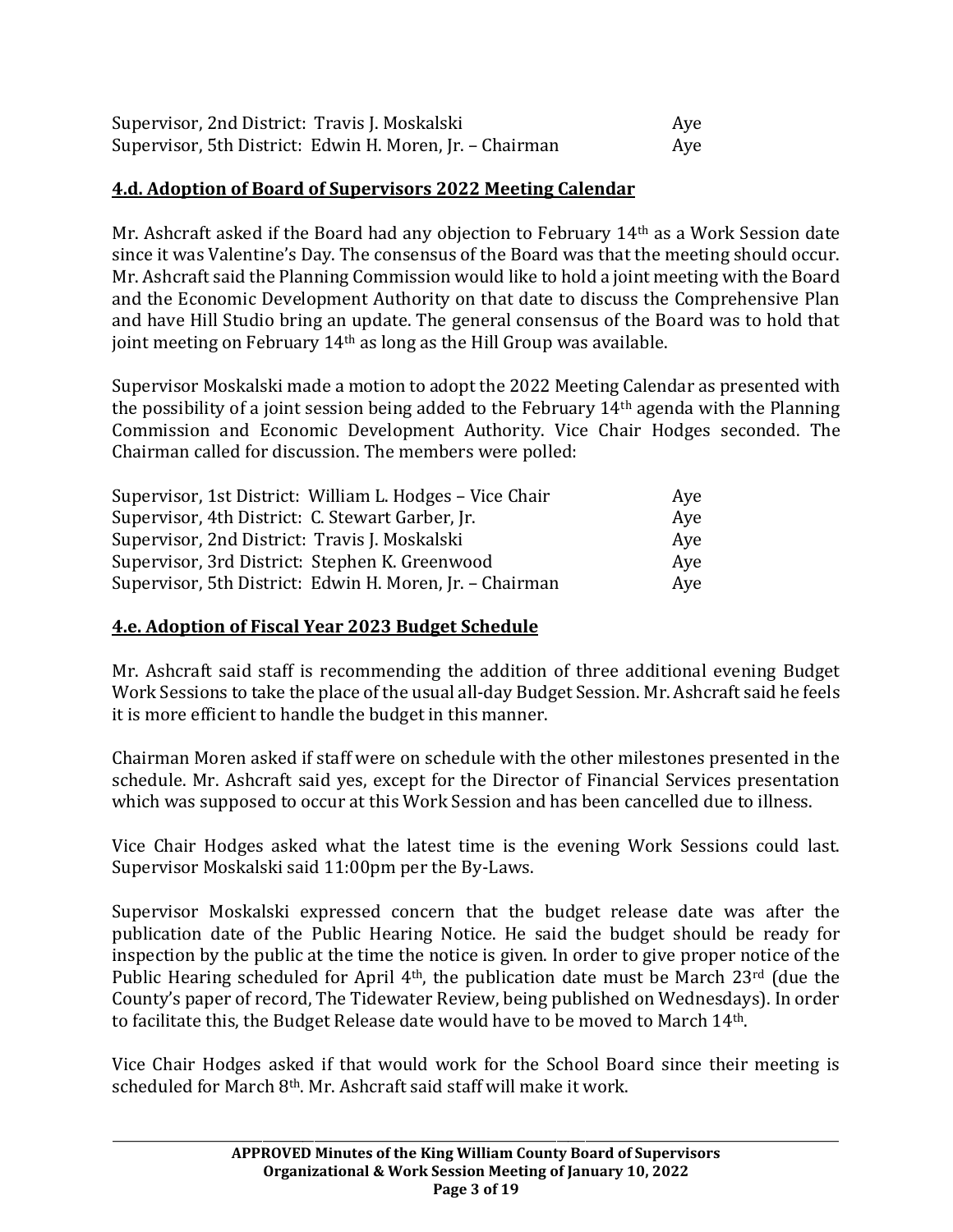Supervisor Garber made a motion to adopt the Fiscal Year 2023 Budget Schedule with one change – moving the Budget Release from March  $28<sup>th</sup>$  to March  $14<sup>th</sup>$ . Vice Chair Hodges seconded. The Chairman called for discussion. The members were polled:

| Supervisor, 4th District: C. Stewart Garber, Jr.         | Aye |
|----------------------------------------------------------|-----|
| Supervisor, 2nd District: Travis J. Moskalski            | Aye |
| Supervisor, 3rd District: Stephen K. Greenwood           | Aye |
| Supervisor, 1st District: William L. Hodges – Vice Chair | Aye |
| Supervisor, 5th District: Edwin H. Moren, Jr. - Chairman | Aye |

### **4.f. Board Appointments to Boards & Commissions**

Chairman Moren said he would like to see the appointments switched up. The consensus of the Board members was that everyone is happy working with the Boards & Commissions they are currently serving.

## *4.f.i. Resolution 22-01 – Appointment to Historic Preservation & Architectural Review Board (HPARB)*

Supervisor Moskalski made a motion to approve Resolution 22-01 reappointing Vice Chair Hodges as the Board representative on the HPARB for a one-year term ending December 31, 2022. Supervisor Greenwood seconded. The Chairman called for discussion. The members were polled:

| Supervisor, 2nd District: Travis J. Moskalski            | Aye |
|----------------------------------------------------------|-----|
| Supervisor, 3rd District: Stephen K. Greenwood           | Aye |
| Supervisor, 1st District: William L. Hodges – Vice Chair | Aye |
| Supervisor, 4th District: C. Stewart Garber, Jr.         | Aye |
| Supervisor, 5th District: Edwin H. Moren, Jr. - Chairman | Aye |

#### **RESOLUTION 22-01 BOARD APPOINTMENT/REAPPOINTMENT TO THE HISTORIC PRESERVATION AND ARCHITECTURAL REVIEW BOARD (HPARB)**

**WHEREAS,** William L. Hodges term as Board of Supervisors Representative on the Historic Preservation and Architectural Review Board (HPARB) expires December 31, 2021; and

**WHEREAS,** the Board of Supervisors now desires to make an appointment or reappointment to this position;

**NOW, THEREFORE, BE IT RESOLVED** by the Board of Supervisors of King William County, Virginia that William L. Hodges be reappointed as the Board of Supervisors Representative on the Historic Preservation and Architectural Review Board (HPARB) for a one-year term ending December 31, 2022.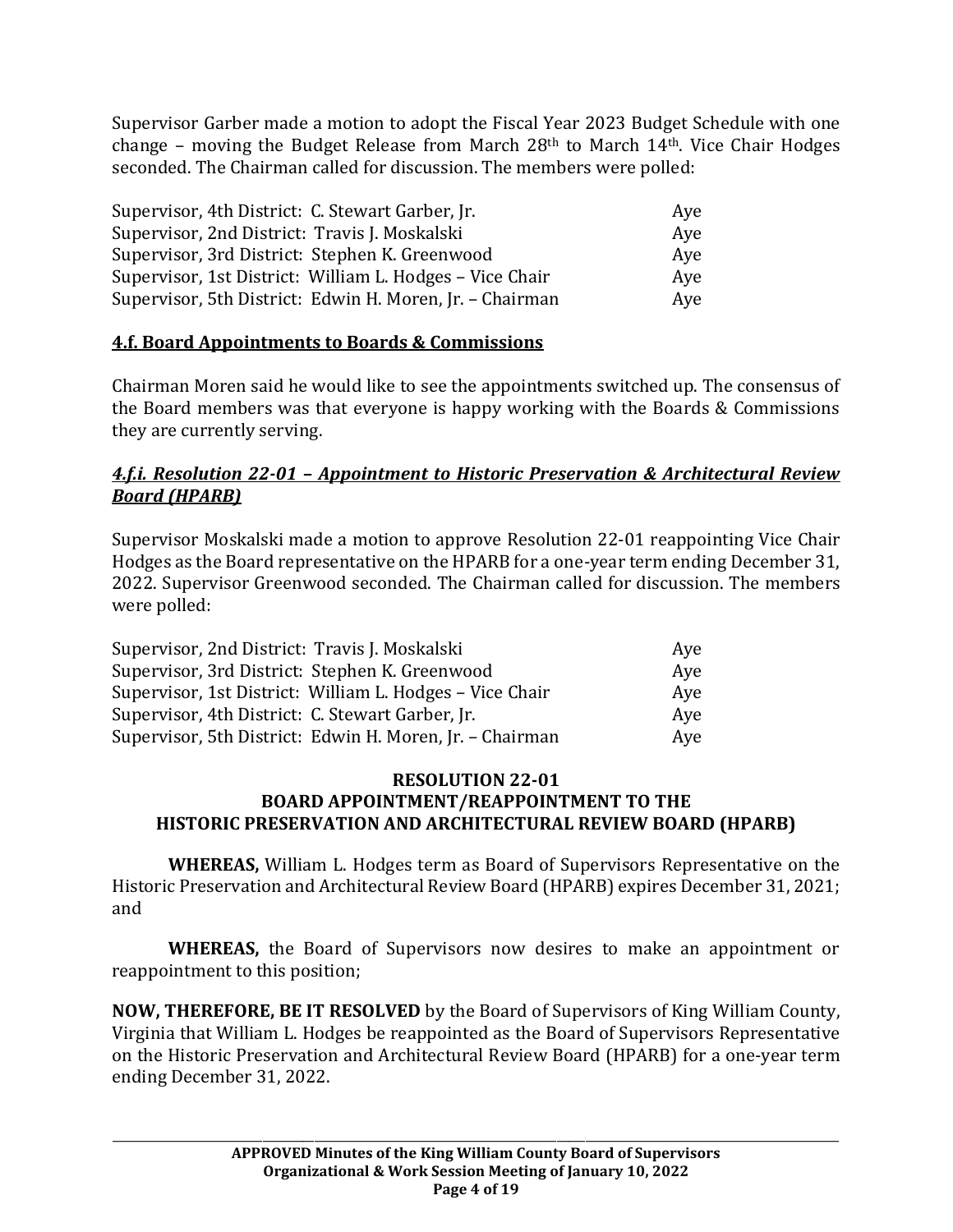**DONE** this 10<sup>th</sup> day of January, 2022.

## *4.f.ii. Resolution 22-02 – Appointment to Middle Peninsula Planning District Commission (MPPDC)*

Supervisor Moskalski noted there are two Board appointees for this Commission which are currently him and Chairman Moren.

Supervisor Moskalski made a motion to approve Resolution 22-02R reappointing himself and Chairman Moren to the MPPDC for a one-year term ending December 31, 2022. Supervisor Garber seconded. The Chairman called for discussion. The members were polled:

| Supervisor, 3rd District: Stephen K. Greenwood           | Aye |
|----------------------------------------------------------|-----|
| Supervisor, 1st District: William L. Hodges - Vice Chair | Aye |
| Supervisor, 4th District: C. Stewart Garber, Jr.         | Ave |
| Supervisor, 2nd District: Travis J. Moskalski            | Aye |
| Supervisor, 5th District: Edwin H. Moren, Jr. - Chairman | Aye |

### **RESOLUTION 22-02R BOARD APPOINTMENT/REAPPOINTMENT TO THE MIDDLE PENINSULA PLANNING DISTRICT COMMISSION (MPPDC)**

**WHEREAS,** Edwin H. Moren, Jr. and Travis J. Moskalski's terms as Board of Supervisors Representatives on the Middle Peninsula Planning District Commission (MPPDC) expires December 31, 2021; and

**WHEREAS,** the Board of Supervisors now desires to make an appointment or reappointment to this position;

**NOW, THEREFORE, BE IT RESOLVED** by the Board of Supervisors of King William County, Virginia that Edwin H. Moren, Jr. and Travis J. Moskalski be reappointed as the Board of Supervisors Representatives on the Middle Peninsula Planning District Commission (MPPDC) for one-year terms ending December 31, 2022.

**DONE** this 10th day of January, 2022.

# *4.f.iii. Resolution 22-03 – Appointment to Planning Commission*

Supervisor Moskalski made a motion to approve Resolution 22-03 reappointing Supervisor Greenwood as the Board representative on the Planning Commission for a one-year term ending December 31, 2022. Vice Chair Hodges seconded. The Chairman called for discussion. The members were polled:

| Supervisor, 1st District: William L. Hodges – Vice Chair | Aye |
|----------------------------------------------------------|-----|
| Supervisor, 4th District: C. Stewart Garber, Jr.         | Aye |
| Supervisor, 2nd District: Travis J. Moskalski            | Ave |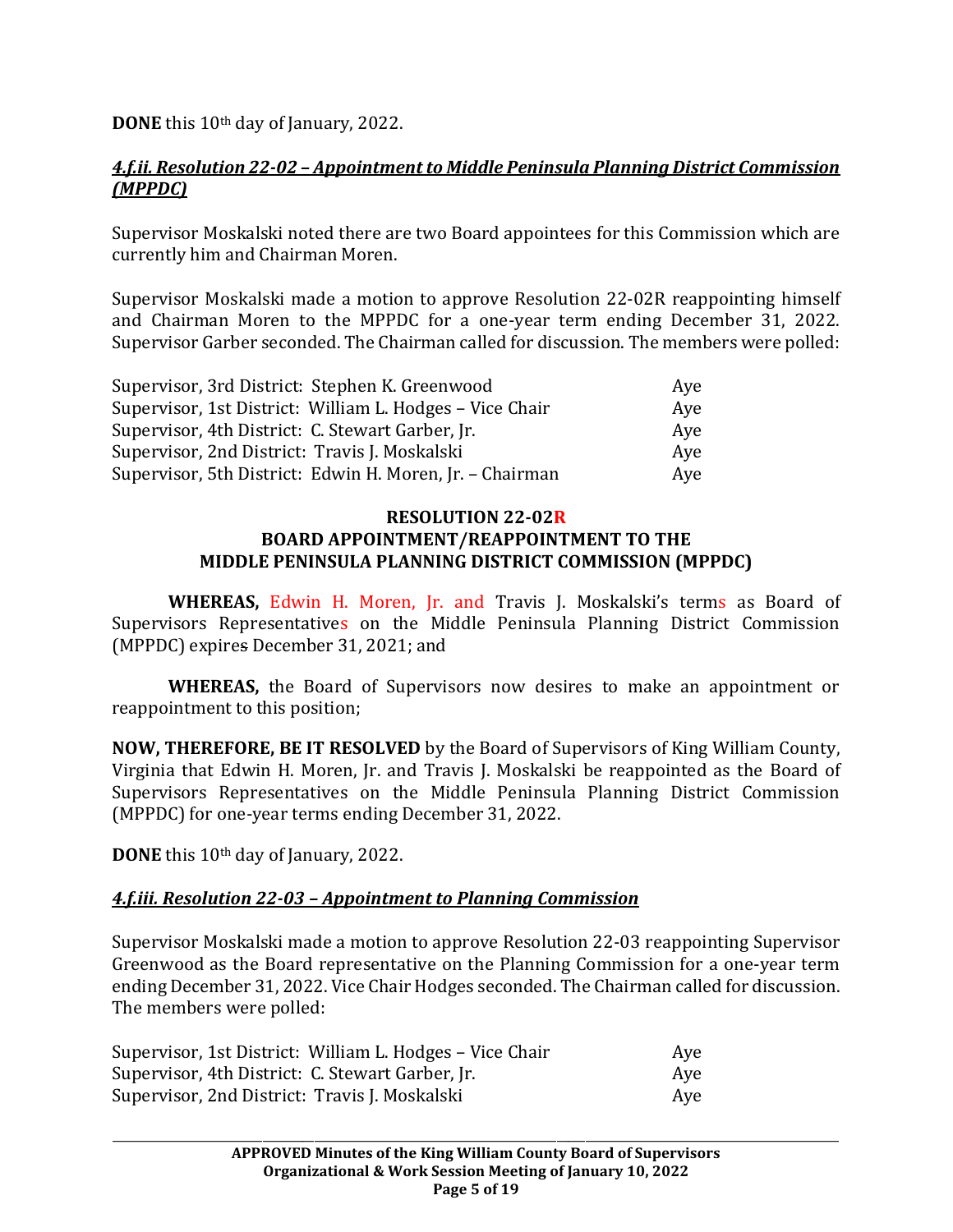#### **RESOLUTION 22-03 BOARD APPOINTMENT/REAPPOINTMENT TO THE KING WILLIAM COUNTY PLANNING COMMISSION**

**WHEREAS,** Stephen K. Greenwood's term as Board of Supervisors Representative on the King William County Planning Commission expires December 31, 2021; and

**WHEREAS,** the Board of Supervisors now desires to make an appointment or reappointment to this position;

**NOW, THEREFORE, BE IT RESOLVED** by the Board of Supervisors of King William County, Virginia that Stephen K. Greenwood be reappointed as the Board of Supervisors Representative on the King William County Planning Commission for a one-year term ending December 31, 2022.

**DONE** this 10th day of January, 2022.

# *4.f.iv. Resolution 22-04 – Appointment to Recreation Commission*

Supervisor Greenwood made a motion to approve Resolution 22-04 reappointing Supervisor Garber as the Board representative on the Recreation Commission for a one-year term ending December 31, 2022. Vice Chair Hodges seconded. The Chairman called for discussion. The members were polled:

| Supervisor, 4th District: C. Stewart Garber, Jr.         | Ave |
|----------------------------------------------------------|-----|
| Supervisor, 2nd District: Travis J. Moskalski            | Aye |
| Supervisor, 3rd District: Stephen K. Greenwood           | Ave |
| Supervisor, 1st District: William L. Hodges – Vice Chair | Ave |
| Supervisor, 5th District: Edwin H. Moren, Jr. - Chairman | Aye |

### **RESOLUTION 22-04 BOARD APPOINTMENT/REAPPOINTMENT TO THE KING WILLIAM COUNTY RECREATION COMMISSION**

**WHEREAS,** C. Stewart Garber, Jr.'s term as Board of Supervisors Representative on the King William County Recreation Commission expires December 31, 2021; and

**WHEREAS,** the Board of Supervisors now desires to make an appointment or reappointment to this position;

**NOW, THEREFORE, BE IT RESOLVED** by the Board of Supervisors of King William County, Virginia that C. Stewart Garber, Jr. be reappointed as the Board of Supervisors Representative on the King William County Recreation Commission for a one-year term ending December 31, 2022.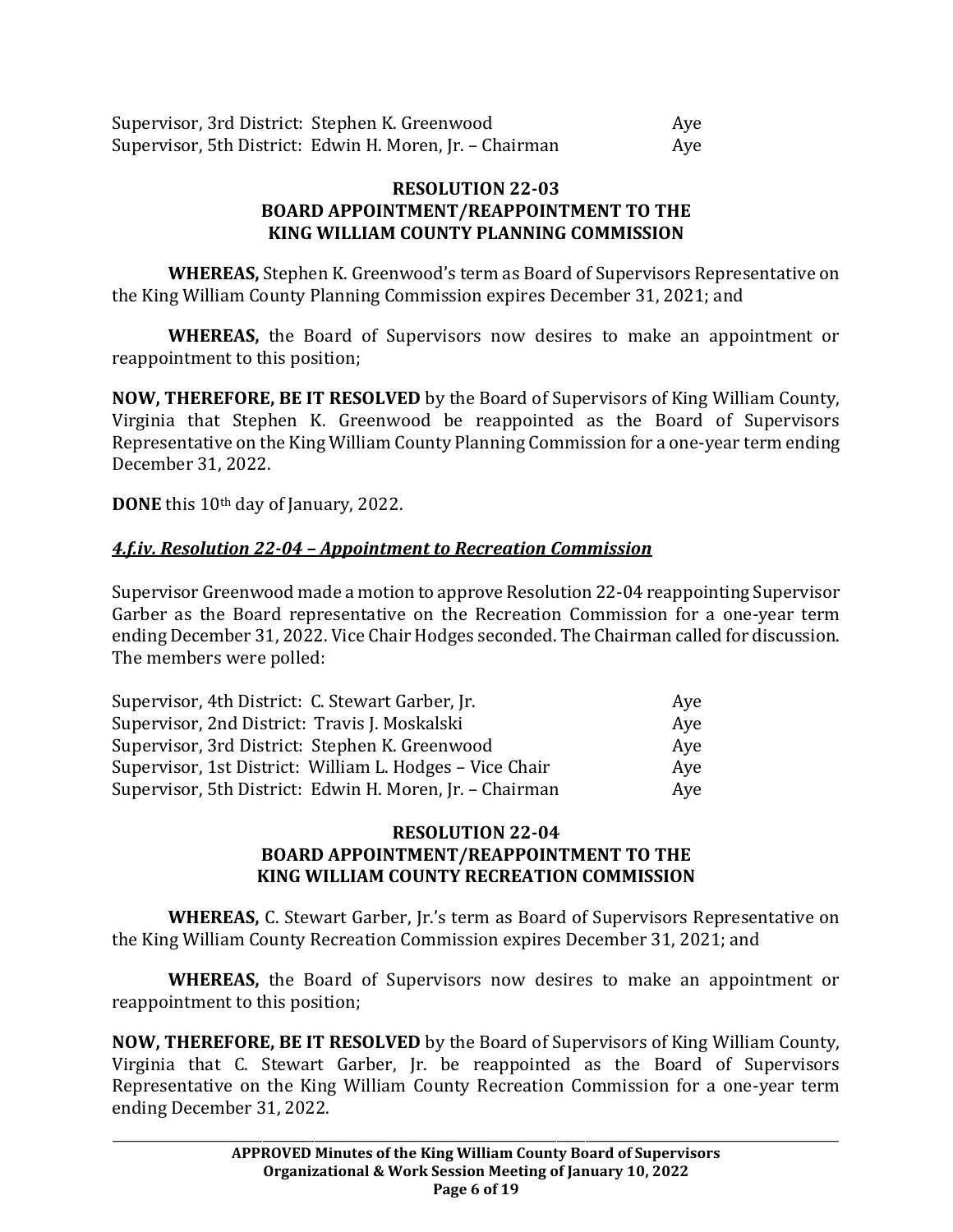**DONE** this 10<sup>th</sup> day of January, 2022.

# *4.f.v. Resolution 22-05 – Appointment to Social Services Board*

Supervisor Moskalski made a motion to approve Resolution 22-05 reappointing Supervisor Garber as the Board representative on the Social Services Board for a one-year term ending December 31, 2022. Supervisor Greenwood seconded. The Chairman called for discussion. The members were polled:

| Supervisor, 2nd District: Travis J. Moskalski            | Ave |
|----------------------------------------------------------|-----|
| Supervisor, 3rd District: Stephen K. Greenwood           | Aye |
| Supervisor, 1st District: William L. Hodges – Vice Chair | Ave |
| Supervisor, 4th District: C. Stewart Garber, Jr.         | Aye |
| Supervisor, 5th District: Edwin H. Moren, Jr. - Chairman | Aye |

### **RESOLUTION 22-05 BOARD APPOINTMENT/REAPPOINTMENT TO THE KING WILLIAM COUNTY SOCIAL SERVICES BOARD**

**WHEREAS,** C. Stewart Garber, Jr.'s term as Board of Supervisors Representative on the King William County Social Services Board expires December 31, 2021; and

**WHEREAS,** the Board of Supervisors now desires to make an appointment or reappointment to this position;

**NOW, THEREFORE, BE IT RESOLVED** by the Board of Supervisors of King William County, Virginia that C. Stewart Garber, Jr. be reappointed as the Board of Supervisors Representative on the King William County Social Services Board for a one-year term ending December 31, 2022.

**DONE** this 10<sup>th</sup> day of January, 2022.

## *4.f.vi. Resolution 22-06 – Appointment to Virginia Career Works (Bay Consortium) Chief Elected Officials Consortium*

Mr. Ashcraft noted that the Board had appointed the previous County Administrator and an alternate of her choosing in 2020. Since this person is no longer employed by the County, and since the Bay Consortium prefers the County's representative be an elected official, this appointment needs to be made. Supervisor Moskalski suggested Chairman Moren would be a good fit because the Consortium meets during the day and he may have wider availability. Chairman Moren said he would serve if the other Board members felt this was a good fit for him. The consensus of the Board was that it was. Mr. Ashcraft said he would provide contact information to Chairman Moren.

Supervisor Moskalski made a motion to approve Resolution 22-06 appointing Chairman Moren as the Board representative on the Virginia Career Works (Bay Consortium) Chief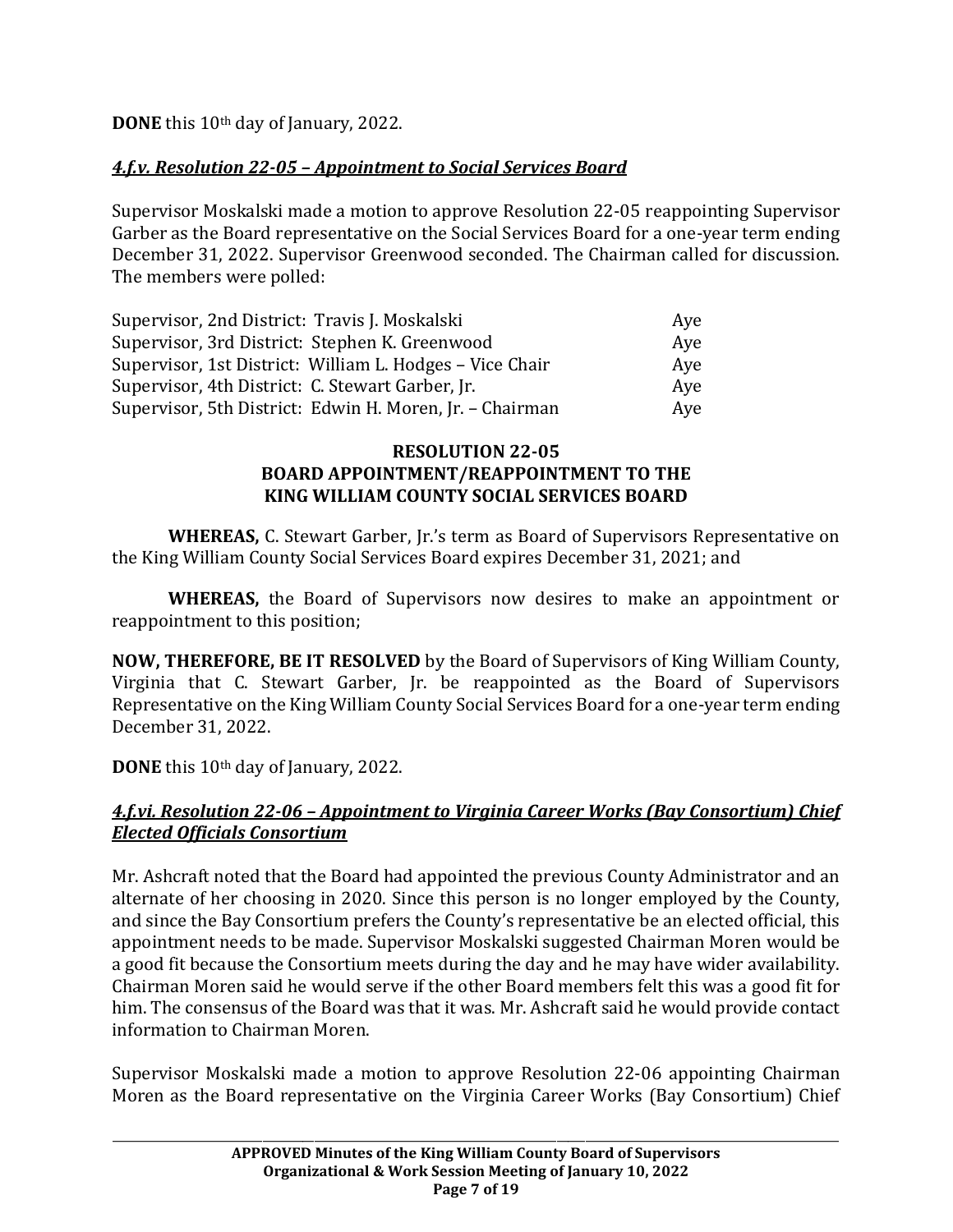Elected Officials Consortium for a one-year term ending December 31, 2022. Vice Chair Hodges seconded. The Chairman called for discussion. The members were polled:

| Supervisor, 3rd District: Stephen K. Greenwood           | Aye |
|----------------------------------------------------------|-----|
| Supervisor, 1st District: William L. Hodges - Vice Chair | Aye |
| Supervisor, 4th District: C. Stewart Garber, Jr.         | Ave |
| Supervisor, 2nd District: Travis J. Moskalski            | Ave |
| Supervisor, 5th District: Edwin H. Moren, Jr. - Chairman | Aye |

#### **RESOLUTION 22-06 BOARD APPOINTMENT TO THE VIRGINIA CAREER WORKS (BAY CONSORTIUM) CHIEF ELECTED OFFICIALS CONSORTIUM**

**WHEREAS,** the Board of Supervisors appointed Bobbie Tassinari, County Administrator, and a designee of her choosing as alternates to the Bay Consortium Local Elected Officials Consortium via Resolution 20-06 on January 27, 2020; and

**WHEREAS,** those designated via Resolution 20-06 are no longer employed by King William County; and

**WHEREAS,** the Bay Consortium Local Elected Officials Consortium has stated their preference for a member of the Board of Supervisors to serve in this capacity; and

**WHEREAS,** the Board of Supervisors now desires to make an appointment to this position;

**NOW, THEREFORE, BE IT RESOLVED** by the Board of Supervisors of King William County, Virginia that Edwin H. Moren, Jr. be appointed as the Board of Supervisors Representative on the Virginia Career Works (Bay Consortium) Local Elected Officials Consortium for a oneyear term ending December 31, 2022.

**DONE** this 10th day of January, 2022.

# **Agenda Item 5. WORK SESSION MATTERS**

### **5.a. Treasurer's Office Update**

Ms. Bancroft said she talked with the auditor on December 15, 2020 and asked for a delay until February 28, 2022. Notice was provided to the auditor and posted on the County website and front door of the Administration Building as required.

Ms. Bancroft said her office is making progress on the reconciliations but the process is tedious. Chairman Moren asked where she felt she was in the process percentage wise. Ms. Bancroft said they are 60% finished and her goal is to have everything completed by January 31, 2022.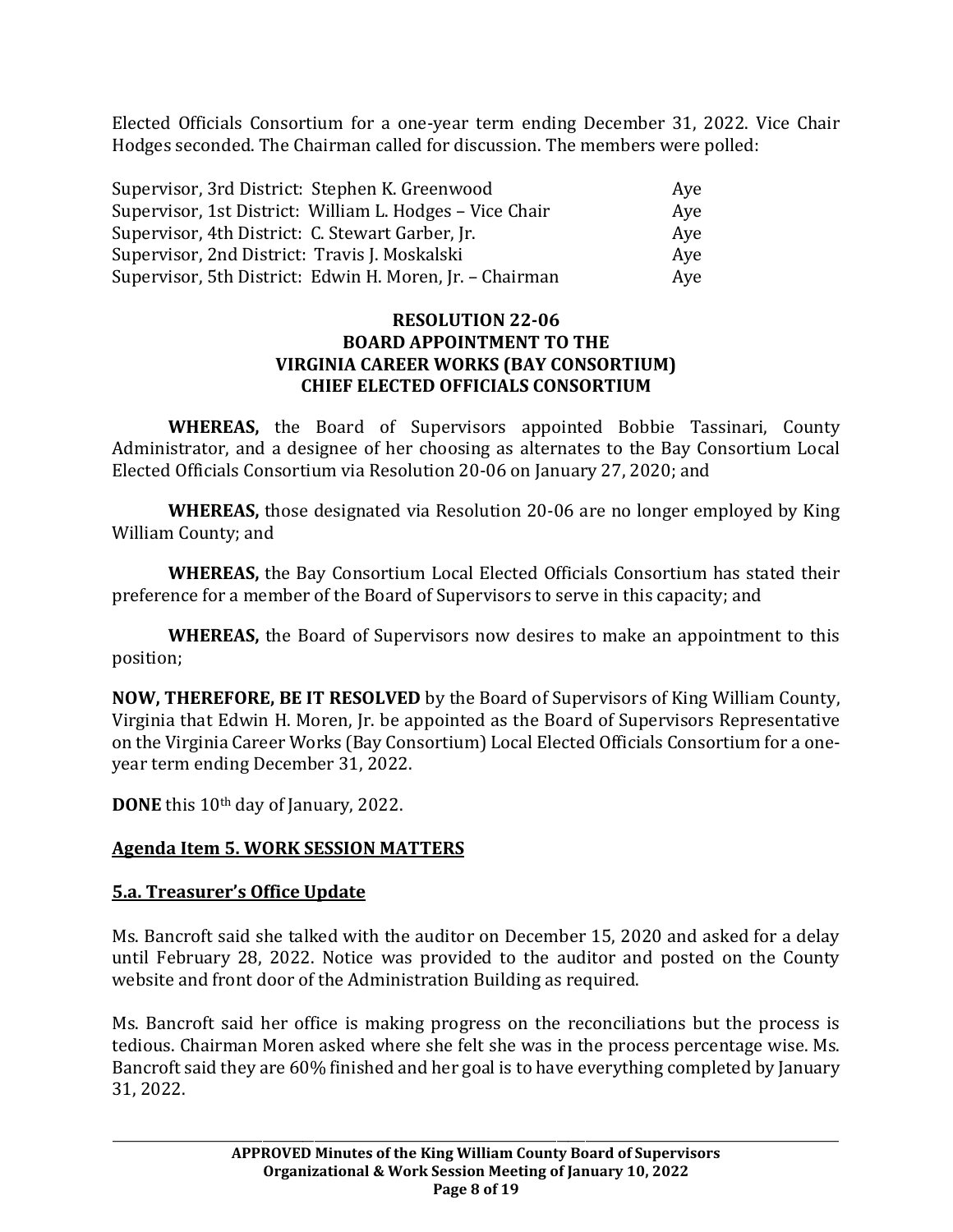Chairman Moren asked if her staff were healthy. Ms. Bancroft said no. The Treasurer's office was closed for a day and a half due to staff illnesses. One person was able to come back for  $\frac{1}{2}$  day and she now has two staff members out sick.

Supervisor Greenwood said he thinks people have forgotten their personal property taxes are due on January 15th. Ms. Bancroft said they've had a good turnout beforehand of people paying their personal property taxes. Her office is handling all payments and they are no longer using a third-party dropbox. People can pay their taxes online, at the Treasurer's office, by mail, by phone, and by dropping them in the designated box at the front doors of the County Administration Building. They can also pay at C&F Bank, Essex Bank, and Atlantic Union Bank. She said there are not a lot of tax payments still outstanding – only about 30% have not yet paid. She also said that because the 15<sup>th</sup> falls on a Saturday, people have until Monday to pay. However, Monday is a state holiday and the offices are closed so they actually have until Tuesday, January 18<sup>th</sup>, to pay without incurring a late fee.

Vice Chair Hodges said his check hasn't cleared. Ms. Bancroft said it's possible that it's still in the mail and noted that some postal items are taking a long time to get to their destination.

Supervisor Moskalski asked about progress with the Edmunds software product. Ms. Bancroft said she likes it and finds it user-friendly for the purposes she uses – mainly reporting. However, her Deputies are having problems with the day-to-day entry. She said the Commissioner of Revenue's office does not like it either.

Supervisor Moskalski asked if they had experienced any improvement in response times. Ms. Bancroft said they have seen some improvement. She said they found about 1,000 accounts from 2018 which Edmunds missed but they have since fixed the problem.

Ms. Bancroft said her Deputies are amazing and have been doing an outstanding job.

### **5.b. Financial Overview and Capital Needs – Natasha Joranlien, Director of Financial Services** (postponed due to illness)

# **5.c. Fire & EMS Department Update – Stacy Reaves, Fire Chief**

Chief Reaves said COVID numbers have doubled in the past week and today the Governor declared a State of Emergency for hospitals.

The new recruits began January 4th and the EMT class began today. Administration orientation has been rescheduled.

The department continues to work on procedures and tactical guidelines. Chief Reaves said call volume has been increasing. ESO reporting is now live for all stations and ESO scheduling is live for KWFEMS. The remaining modules will be implemented over the next several weeks. West Point and Mangohick have gone live and any kinks they experienced have been quickly corrected.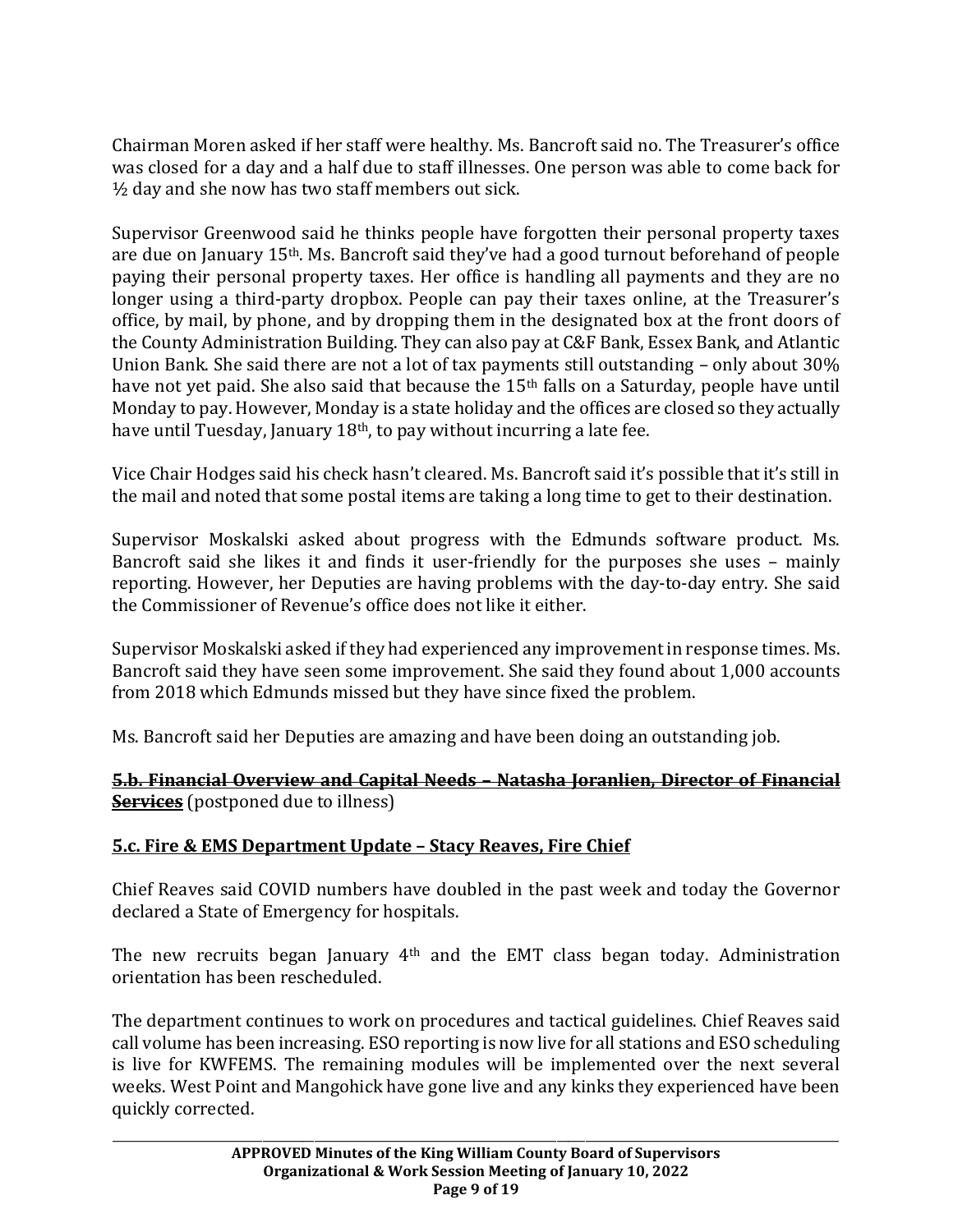Chairman Moren asked if they can see Station Two's numbers. Chief Reaves said they can pull reports and monitor for discrepancies. They can also now build historical data which they've not had in the past.

The SAFER grant has reopened and the Department is seeking the Board's approval on moving forward to apply again. Supervisor Moskalski said yes, they should apply again for the remaining six positions. Supervisor Garber asked if the six positions would be filled even if we did not get the SAFER grant. Chief Reaves said a development plan would have to be implemented to fill them in a stepped process. Supervisor Garber asked when the grant will sunset. Chief Reaves said it was up to the federal government. The current grant period is open now and closes February 14th. They don't get advance notice and don't know until it's announced.

Vice Chair Hodges confirmed this is not an additional six positions but the same that were requested before in the last grant. Chief Reaves said yes. Thirteen positions were included in the last grant which was not won. Seven of those positions have been filled with recruits using funds from ARPA. They would like to apply for the SAFER grant again for the remaining six positions.

Chairman Moren asked if the latest census information changes any plans for the department. Chief Reaves said the original plan in asking for thirteen positions was to catch up and put the department a little ahead. They factored the County's potential growth into their request. This would give the department time to continue developing a long-range plan.

Vice Chair Hodges asked about coverage in the center of the County. Chief Reaves said their thought process is to have a fully staffed unit staged somewhere to decrease service times to the center of the County. They can look at call severity ranges and distance and put a unit where response times can be cut down. The statistical data they'll be able to get through ESO will allow them to have the information they need to make these decisions.

Vice Chair Hodges asked about the difficulty due to equipment needs. Chief Reaves said the third ambulance will be here soon and they have two engines out of the firehouses. They'll have the capacity to run three calls at the same time without having to call for outside help. Vice Chair Hodges asked the age of the current ambulances. Chief Reaves said they have a 2019 and a 2018.

Chief Reaves said the current staffing gives the department a solid foundation to stop being reactive and be able to plan and set goals for the future.

Supervisor Garber asked if they were using the same outside group to apply for the SAFER grant since they pretty much guaranteed we'd get it and we didn't. Chief Reaves said yes. The reason the County did not receive the SAFER and AFG grants in the past was because our application was rejected before it was ever looked at. As part of the process, the grant awarders look at call rate. Because we are a small County, our application was thrown out for this reason alone before ever being considered. The awarders have rectified this by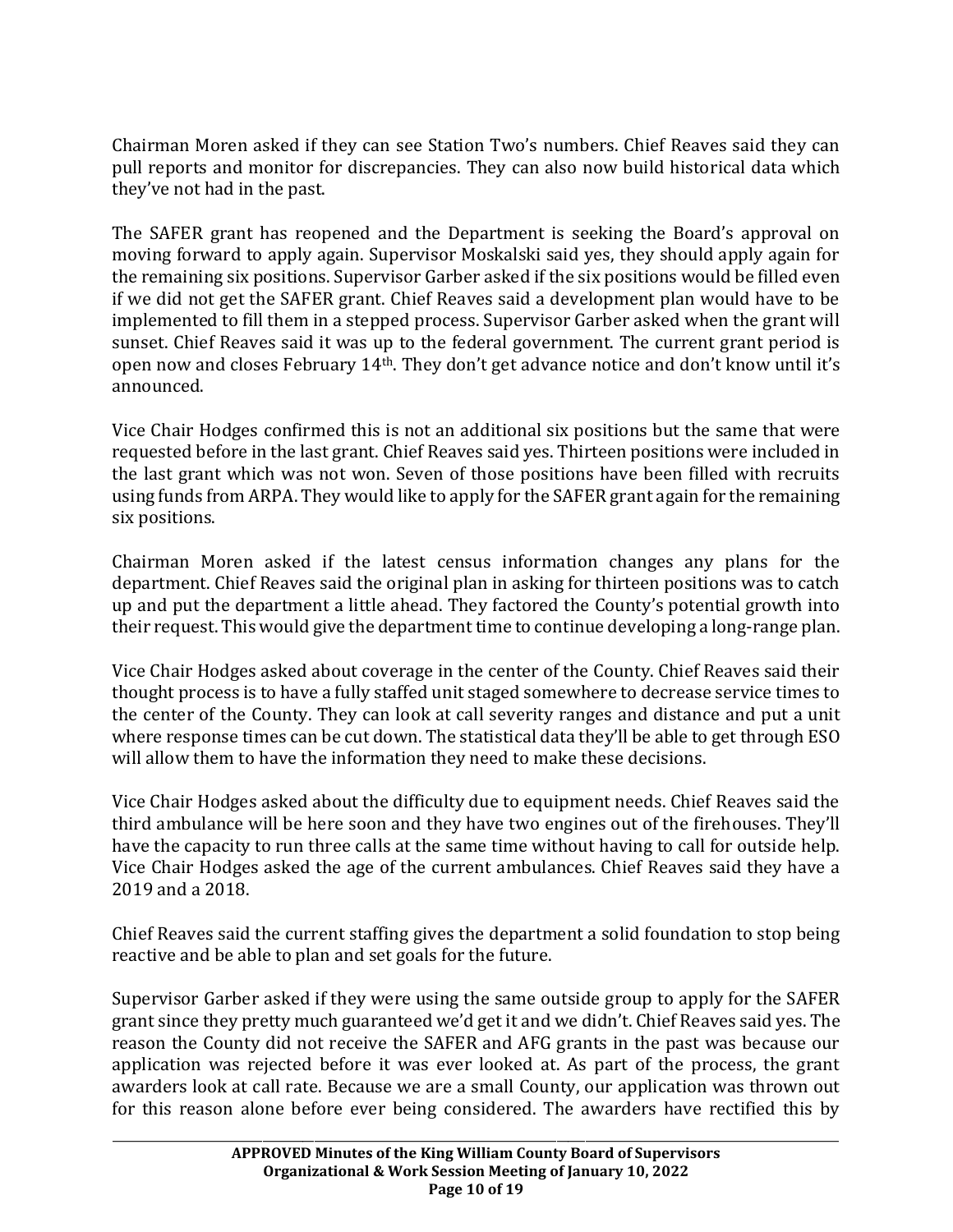putting the call rate factor to the very end of the determination process. This will enable the County's applications to be considered on their merit and need and not summarily dismissed due to the size of the County. The County will be submitting the same grant as last year because the grants require using the figures from 2020.

Chairman Moren asked if they had looked at successful grants submitted by similar communities. Chief Reaves said they spoke with New Kent and Hanover. He said it was impossible to measure the quality of the grant submitted because it was never even looked at so no feedback was given.

Supervisor Garber asked if the brush truck being applied for under the AFG Grant would be an additional vehicle. Chief Reaves said no, it would replace the old one. The new one will have a tank, pump, and other capabilities the current one does not have.

A regional AFG grant has been applied for to replace the compressor at Station One. King William and West Point have applied for a regional grant for the replacement of all the SCBA for both departments. Applying for a regional grant greatly increases the likelihood of being awarded a grant. The County's SCBA equipment is in worse shape than West Point's but they are right behind us in terms of age. King William currently has fourth generation equipment and the FDA says not to use past the third generation. West Point has had better procurement along the years which is why their equipment is slightly better.

Supervisor Garber said a lot of the equipment expires this year and asked if it could be used if we don't get the grant. Chief Reaves said no because parts for the equipment are no longer available plus it increases the County's liability if something were to go wrong.

Vice Chair Hodges asked why Mangohick didn't participate in the regional grant as well. Chief Reaves said they replaced their SCBA last year.

Supervisor Garber asked if someone was aware that all this equipment would sunset at the same time. Chief Reaves said yes, it was discussed during budget time last year and was put off due to budget constraints. Supervisor Garber asked if there was enough equipment for the new hires. Chief Reaves said yes. The equipment is for seat positions, not per person.

Chairman Moren asked if there will be supply problems in getting the equipment. Chief Reaves said the equipment is built out after it's ordered. The last update he'd heard was that it is taking about a year to get supplies after it's ordered. He said if they'd known this they would have pushed harder during last year's budget discussions but he doesn't see where they would have found the funds in the budget.

Vice Chair Hodges asked when we'd know about the grant award. Chief Reaves said August but we will need to purchase it before then.

Chairman Moren said the second tranche of ARPA funds were possibly coming in July and urged Chief Reaves to have a Plan B as soon as possible.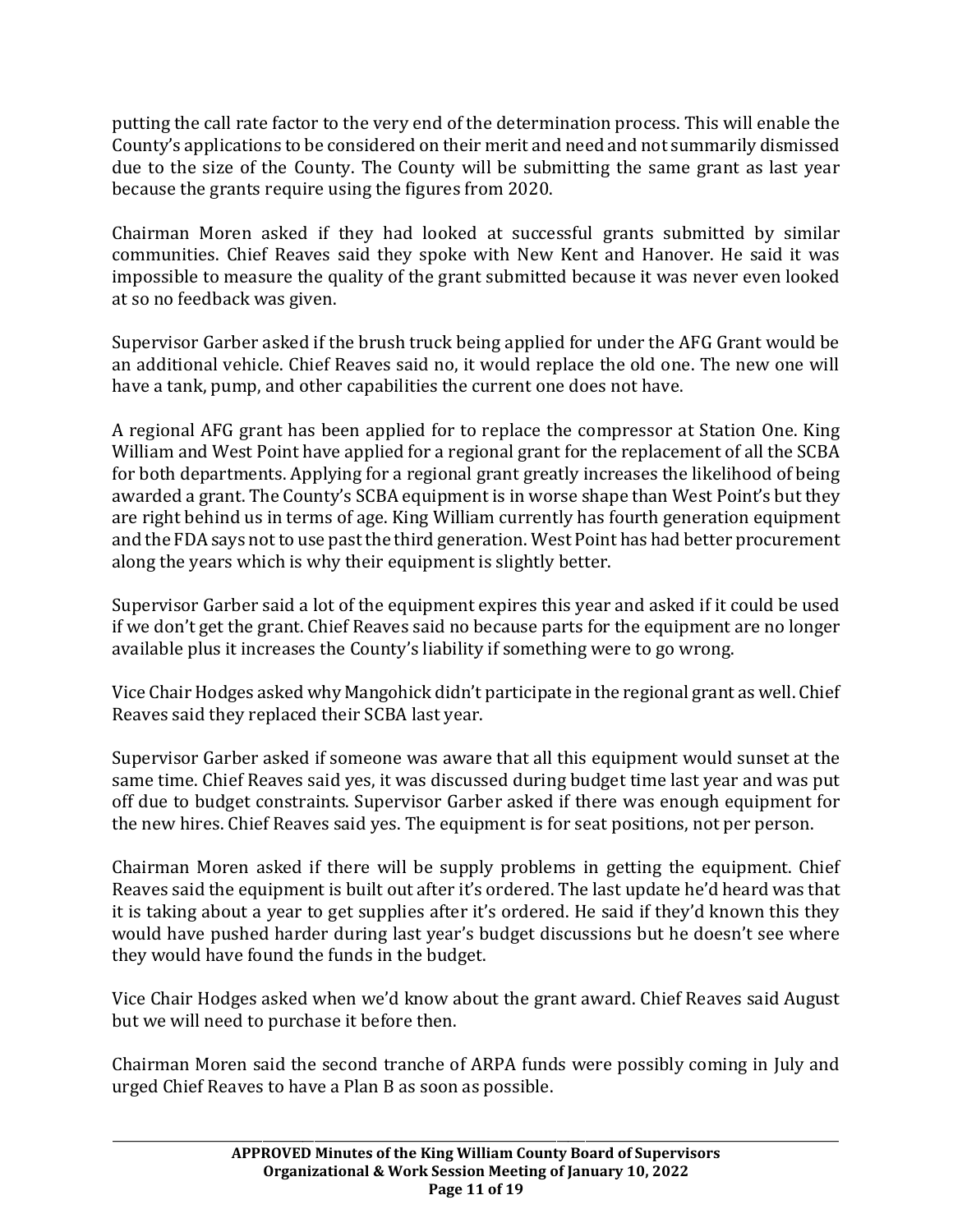Supervisor Garber asked if it were an all or nothing grant with West Point. Chief Reaves said yes, it's a regional grant so they'd either get it for both entities or none.

Vice Chair Hodges asked if West Point's compressor was in good shape. Chief Reaves said yes and the County can use it if they have to. He said the County's compressor does not have a gas monitor which is now a requirement on all new equipment. They can stockpile tanks by filling them at West Point or Mangohick.

Chief Reaves said the third ambulance is out of service permanently but is being kept on the insurance in case they need to move it. The plan is to sell it. The final inspection of the new ambulance is January 13-14 in Pennsylvania. The engine build is on schedule and should be delivered sometime in June.

The department has received feedback on the EOP workshop and is going through it.

Chief Jones retired in December but continues to work part-time. He is heading up the development of a Citizens Emergency Response Team (CERT) for the County. This will be a great resource for the County. One meeting has taken place but the second was cancelled due to illness.

Supervisor Greenwood said a citizen asked him why they received a bill from the Board of Supervisors for an ambulance call. Chief Reaves said the service is billed if users don't have insurance and that anyone struggling to pay a bill should contact him. This is done through a third-party service which is why the bill says it comes from the Board of Supervisors. Chairman Moren said users with health insurance should turn the bill in to their insurance company. He asked if the volunteer agencies also bill users. Chief Reaves said yes. Vice Chair Hodges asked if it was passive billing. Chief Reaves said yes, it was soft billing. He said it is better to hire a third party company to do the billing because they align the rates with Medicare/Medicaid. The volunteer agencies also use third party billing.

# **5.d. Motorola Radio Update – Travis Wolfe, Systems Engineer**

Mr. Wolfe said he has recently gone back on the project as Project Manager. Six of the seven towers are complete. Only the VSP tower continues to remain outstanding due to delays in getting the State Attorney General to sign the County's lease agreement. This caused the project to be pushed back from 2021 to going live in June 2022 because the opportunity to perform the necessary foliage test was missed. The foliage test must be complete before Motorola will turn the system over.

Chairman Moren asked what would happen if you don't pass the foliage test. Mr. Wolfe said it is not a pass/fail type of test but more of a percentage. They must have close to 90% transmission success with full foliage.

Regarding the County's contract for shared services with Hanover County, Mr. Wolfe said he had discussions with the Director of Emergency Management at Hanover County who has since retired. He will meet with them again and any changes to the current contract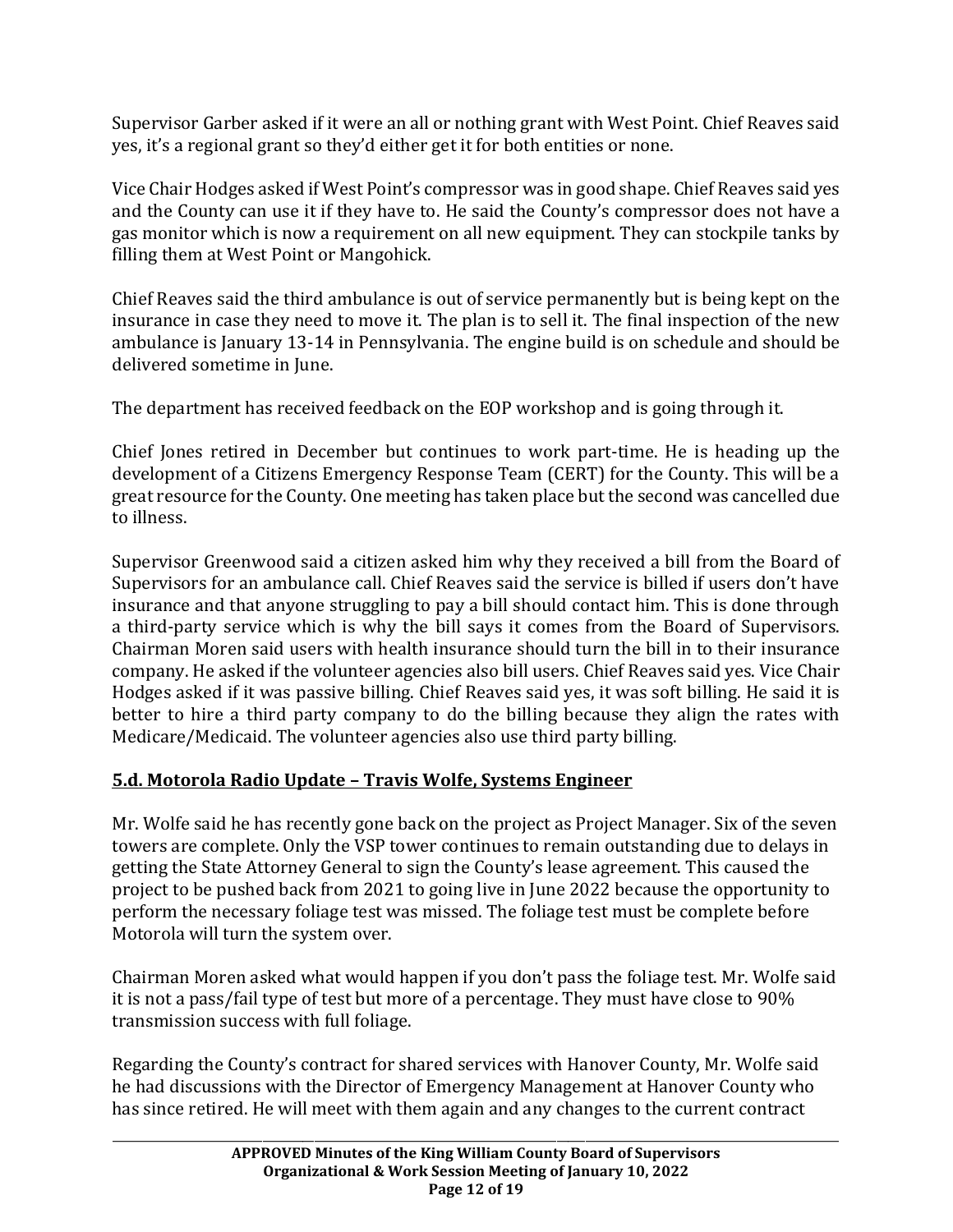would have to be voted on by both County's Board of Supervisors. He suggested negating or expiring the current contract and having both County Administrators approve a new one to be taken to both Boards of Supervisors.

Supervisor Garber asked if we would no longer need Hanover. Mr. Wolfe said no, we use their core plus two towers in Hanover. He tentatively estimates a drop in the contract price with Hanover of \$112,046 in the first year which would become a drop of \$187,642 in years 2-5. Currently we are paying \$362,642/year which Mr. Wolfe estimates could fall to \$250,000 in year one and \$175,000 in year two. Mr. Wolfe reiterated these are tentative figures which have not been agreed to by either County.

Chairman Moren asked how much having our own core would cost. Mr. Wolfe said \$8-10 million.

Supervisor Garber asked if we have an agreement with West Point. Mr. Wolfe said yes, he will get more information about it to the Board.

Vice Chair Hodges asked if we had any satellite for news or other communications at the County Administration Building since it is a proposed backup EOC site. Mr. Wolfe said not yet, they are working on it.

# **5.e. Broadband Update – Steve Hudgins, Deputy County Administrator**

Mr. Hudgins said County staff, All Points Broadband (APB), and the Department of Housing and Community Development (DHCD) have a meeting scheduled on January 24th for contract negotiation and to kick-off the project. APB and the County will enter into a Grant Administration Agreement stating the project will be built as described in the grant application. The County and DHCD will enter into a separate grant agreement which will make the VATI grant funding available. Once the DHCD agreement is in place, APB can begin low level design and other preconstruction activities. Four months after the DHCD agreement is in place, citizens will see what the construction activity will look like. Seven months after the DHCD agreement is in place, the first customers will be eligible to be installed. Approximately 18 months after the DHCD agreement is in place, the County's broadband network should be substantially complete.

Mr. Hudgins displayed a map of the County presented by APB in November. The blue areas on the map represent areas under a separate agreement with Atlantic Broadband, which is now called Breezeline. These areas are not part of the APB buildout. Supervisor Garber asked how many are already being served by Breezeline. Mr. Hudgins said he did not know. Breezeline has up to six years to complete this area under the RDOF grant they received. Mr. Hudgins will contact them to get their projected timeline for those areas and to make sure they are not left behind the APB additions. West Point is not included in the Breezeline or APB projects as they are covered by Cox.

Chairman Moren asked about service to the County Administration building. Mr. Hudgins said it is hard-wired to SEGRA. Station One is covered by Breezeline and the Parks & Rec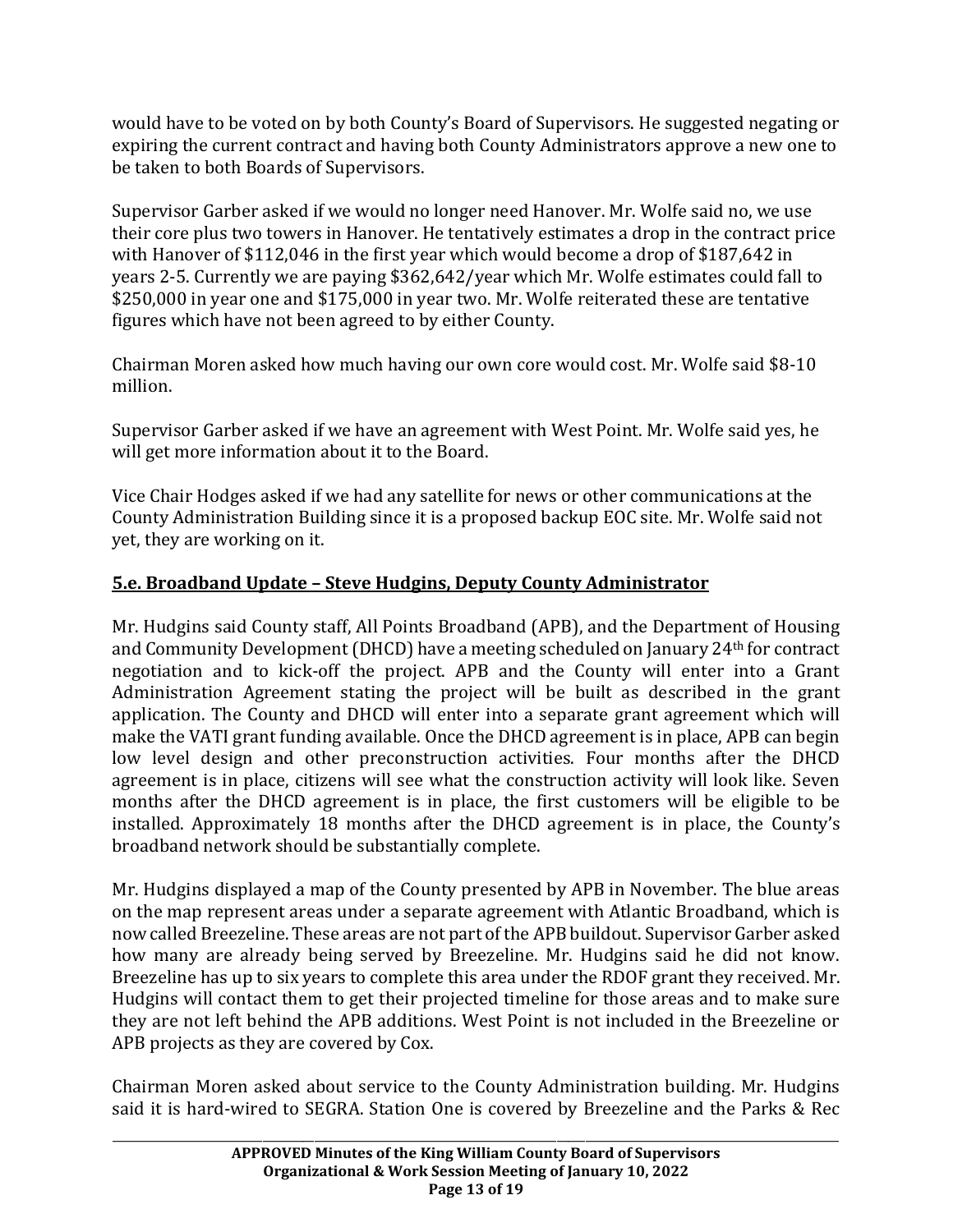building uses their connection. Mr. Wolfe is currently working with Breezeline about providing service for the EOC.

Chairman Moren pointed out the County is only paying 14% of the total project cost of \$17,730,631 due to government funded grants.

Supervisor Greenwood asked if the six year timeline for Breezeline includes Central Garage. Mr. Hudgins said he would double-check the map.

Supervisor Moskalski said he'd like clarification on this as well and said people not in the APB areas will be anxious if they think they'll be left behind waiting for Breezeline.

Chairman Moren said he'd heard it estimated that 50% of people in the covered area will not sign up for service.

# **5.f. Smart Scale – Sherry Graham, Director of Planning**

Ms. Graham provided information on potential Smart Scale projects identified with the assistance of the Middle Peninsula Planning District Commission (MPPDC) and crash history information and recommendations from VDOT. Preapplications have to be submitted by April 1st and staff is seeking guidance from the Board on whether to move forward. Ms. Graham and Mr. Ashcraft have met with West Point regarding these projects as well.

Smart Scale is a prioritization process for funding to transportation projects that generate the greatest benefit. After maintenance and other programs and needs are financed, remaining construction funding goes to SMART SCALE and is distributed according to a funding formula. Localities submit projects to be scored through the SMART SCALE process. Projects are scored according to key factors. After the projects are scored, the Commonwealth Transportation Board (CTB) selects which projects are included in the sixyear improvement program. Once the projects are in the program, they are fully funded through construction.

The top five projects identified are:

1) 15th Street intersection in West Point: improvement ideas include access management, traffic signal improvements, and pedestrian accommodations. Vice Chair Hodges said they have to be very careful in considering implications to Walgreens as they are the last pharmacy still operating in the County and we don't want them to leave.

2) Route 30 and Choctaw Ridge to Central Crossing Shopping Center: improvement ideas include modifying/reconfiguring entrances and providing protected turning movements. A VDOT traffic study would have to be completed.

3) Route 360 and Mt. Pleasant Road intersection: improvement ideas include accommodating more capacity/storage/deceleration for turning movements and additional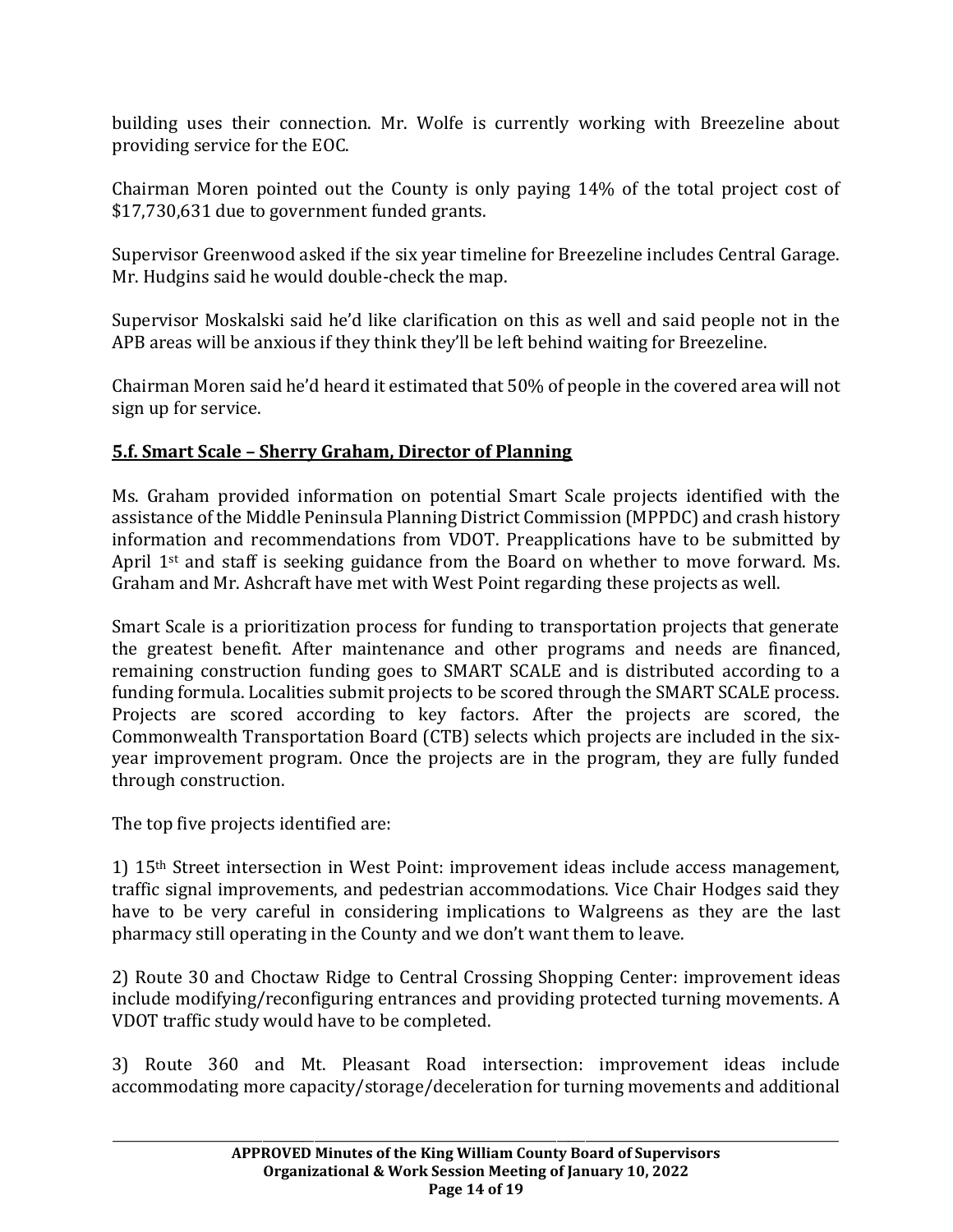signage. Supervisor Garber asked if VDOT would have to purchase additional right-of-way land. Ms. Graham said she didn't think so as there is a sufficient amount available.

4)Venter and Walnut Lane intersection: improvement ideas include extending turn lanes, consolidating/relocating/removing driveways for improved access management, and increasing signage for motorist awareness.

5) Route 647, Mill Road intersection with Route 360: improvement ideas include access management, extending turning movement lanes, additional dedicated turning movements, increased signage, and pavement markings along with possible stop signs and/or stop bars. A VDOT traffic study would be required.

Chairman Moren asked if there were more than five projects considered. Ms. Graham said yes, they narrowed it down to the top five.

Supervisor Garber said some of the projects were in the areas where grass cutting complaints were received. He asked how much funding was provided through Smart Scale. Ms. Graham said 100% for 2-3 years.

Supervisor Garber said many of the crashes that occur are caused by speeding. He asked how you get the speed limit reduced in an area. Ms. Graham said a VDOT study is required and they've already told them they'd like the speed limit looked at in some areas. Chairman Moren said he recalled someone trying to get the speed limit reduced from 45 to 35 on Route 360 and asked what became of it. Ms. Graham said she'd look into it. Vice Chair Hodges said there are several cases each month in the courts where people have been recklessly speeding, some going 97 mph. Supervisor Moskalski said VDOT is reluctant to drop speed limits once they've been set. It took New Kent county three years to get the speed limit dropped. Supervisor Garber said lowering the limit could save lives.

Chairman Moren asked which department takes the lead on this. Ms. Graham said Planning & Zoning with assistance from the MPPDC and VDOT. The Board's consensus was to proceed in the Smart Scale application process with these five projects.

Vice Chair Hodges asked what sort of information is on the preapplication. Ms. Graham said basically the same information as was provided to the Board in this meeting agenda packet. They also will get assistance with mapping from the MPPDC and VDOT.

# **5.g. VACo 2022 Legislative Program and Priorities – Percy C. Ashcraft, County Administrator**

Mr. Ashcraft said the Virginia Association of Counties (VACo) had released their Legislative Program and Priorities for 2022. He highlighted some of the new laws which took effect January 1st including: minimum wage raised to \$11/hr. which effected seven part-time County employees; an increase in the minimum insurance coverage requirement; protection against surprise billing with health insurance companies; and moving all municipal elections to November beginning in 2022.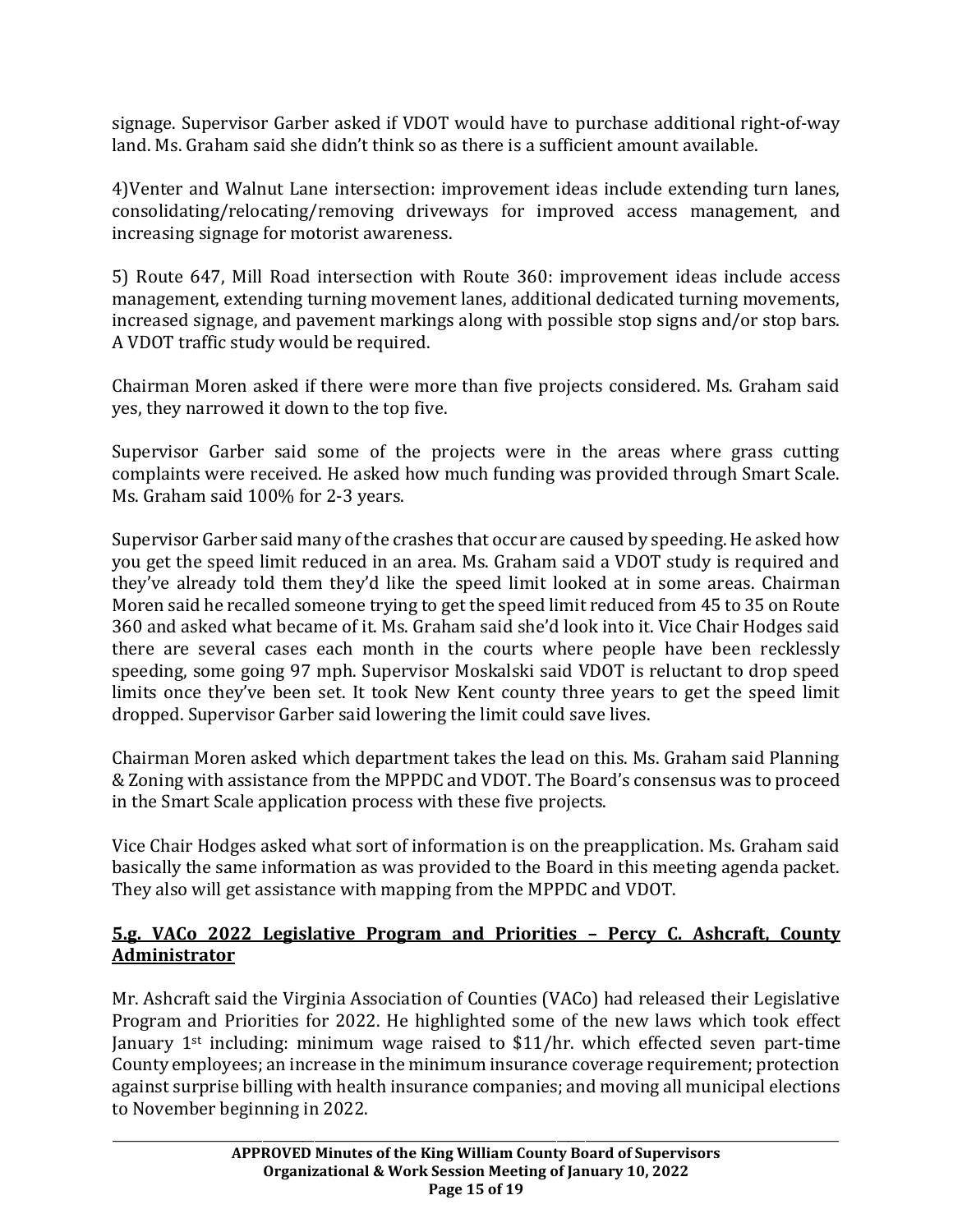Mr. Ashcraft said he'd like to get our Legislators here to create a legislative program for the County in the Fall of 2022. He wants to create relationships between the County and legislators and other groups. VACo is holding a legislative Local Government Day on February 3rd and Mr. Ashcraft asked the Board members to let him know if they were interested in attending. He plans to go along with some staff members.

Supervisor Moskalski said he thinks VACo has covered all the big issues. He said we are in a season of change and he believes the biggest flashpoint is going to be the surplus.

Mr. Ashcraft said there have been some challenges to the redistricting maps which may cause changes to the County.

Chairman Moren asked if we could anticipate any major changes in Senator Norment or Delegate Hodges' strategies. Supervisor Moskalski said both know West Point very well. Delegate Hodges has focused on coastal issues including flooding. He said the County may benefit from having a seasoned legislator covering the entire county unless the Supreme Court changes the maps. For now, it looks like it will stay the same at least until the next election.

Chairman Moren asked Mr. Ashcraft to put together a package of information about the County to give to Delegate Hodges.

# **Agenda Item 6. BOARD OF SUPERVISORS' REQUESTS**

Chairman Moskalski said he looks forward to getting into the budget.

Supervisor Garber had nothing to add.

Supervisor Greenwood said he'd like to have VDOT come to the meetings more often. Mr. Ashcraft said Mr. McKnight with VDOT is scheduled to come to the February or March meeting and will come at least once per quarter. Chairman Moren noted he met Mr. McKnight at the Route 360/30 intersection and they will be evaluating why the traffic lights don't line up with the lanes.

Vice Chair Hodges said COVID has ramped up and we are under another State of Emergency. He said his sister is still in the hospital but improving. He said people don't realize the damage COVID does to their heart and lungs and urged people to get vaccinated. He also asked people not to speed – slow down and be safe. Protect yourself.

Chairman Moren asked if the State of Emergency effects the County in any way. Mr. Ashcraft said there were no new guidelines given other than for hospitals. Chairman Moren said he'd like an update on the Sweet Sue solar facility. Ms. Graham said they have not submitted a site plan yet. Mr. Ashcraft said he had heard from them today with issues and he will reach back out to them. Supervisor Garber said he thought they were looking to start early in the second quarter of 2022.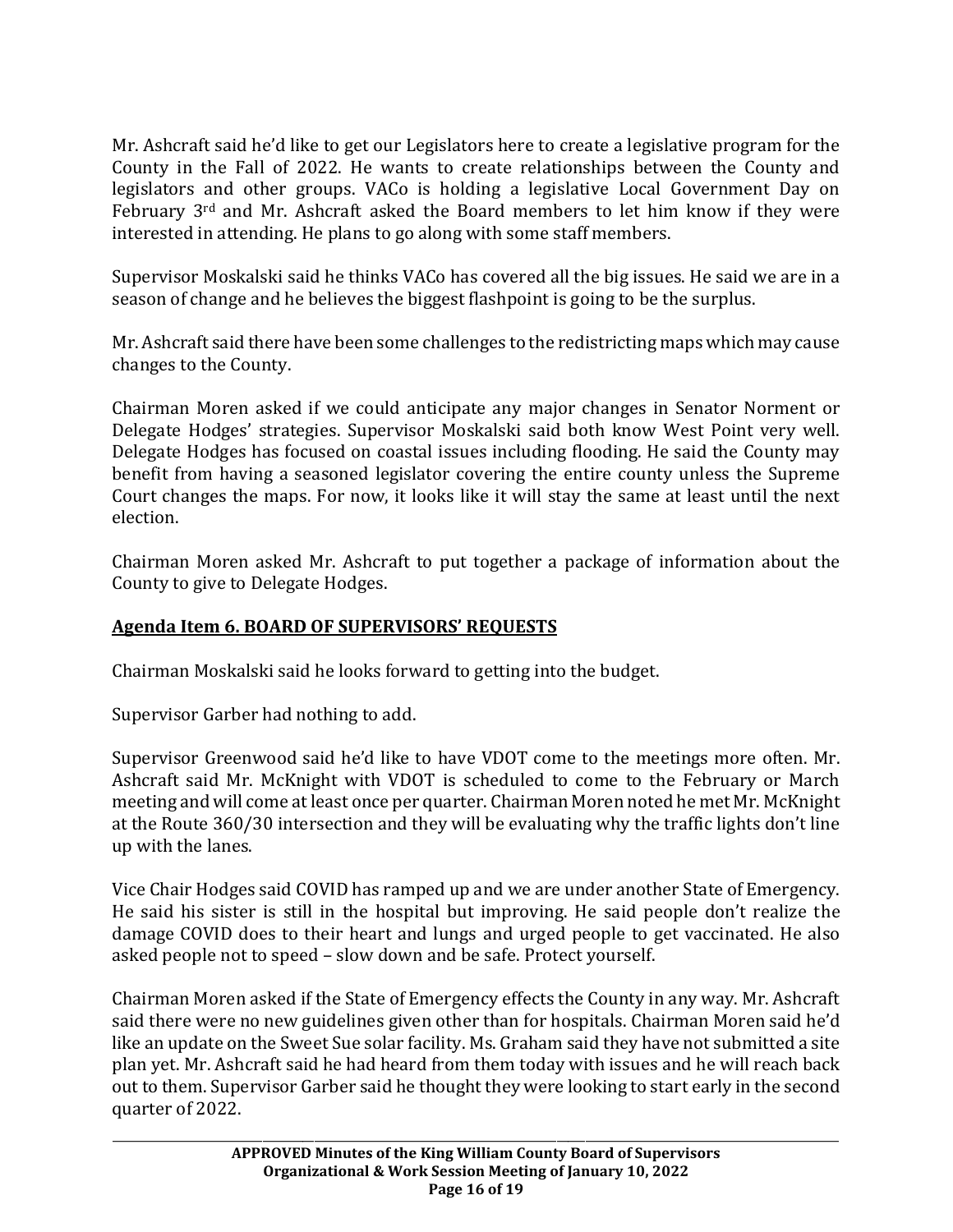# **Agenda Item 7. CLOSED MEETING**

# **7.a. Motion to Convene Closed Meeting**

Vice Chair Hodges made a motion to convene in Closed Meeting in accordance with Section 2.2-3711 (A)(1) of the Code of Virginia to consider a personnel matter involving the appointment of individuals to Boards and Commissions and the resignation of a specific public employee. Supervisor Greenwood seconded the motion. The Chairman called for any discussion. The members were polled:

| Supervisor, 1st District: William L. Hodges - Vice Chair | Aye |
|----------------------------------------------------------|-----|
| Supervisor, 4th District: C. Stewart Garber, Jr.         | Aye |
| Supervisor, 2nd District: Travis J. Moskalski            | Aye |
| Supervisor, 3rd District: Stephen K. Greenwood           | Aye |
| Supervisor, 5th District: Edwin H. Moren, Jr. - Chairman | Aye |

## **7.b. Certification of Closed Meeting**

Having completed the Closed Meeting, Chairman Moren called the meeting into Open Session.

Vice Chair Hodges moved for the adoption of Standing Resolution 1 (SR-1) in accordance with Section 2.2-3712 (D) of the Code of Virginia, 1950, as amended; the motion was seconded by Supervisor Garber. The chairman called for any discussion. The members were polled:

| Supervisor, 2nd District: Travis J. Moskalski            | Ave |
|----------------------------------------------------------|-----|
| Supervisor, 3rd District: Stephen K. Greenwood           | Aye |
| Supervisor, 1st District: William L. Hodges - Vice Chair | Ave |
| Supervisor, 4th District: C. Stewart Garber, Jr.         | Ave |
| Supervisor, 5th District: Edwin H. Moren, Jr. - Chairman | Aye |

### **STANDING RESOLUTION – 1 (SR-1) A RESOLUTION TO CERTIFY COMPLIANCE WITH THE FREEDOM OF INFORMATION ACT REGARDING MEETING IN CLOSED MEETING**

**WHEREAS,** the King William County Board of Supervisors has convened a closed meeting on this date pursuant to an affirmative recorded vote, and in accordance with the provisions of the Virginia Freedom of Information Act; and,

**WHEREAS,** Section 2.2-3712 (D) of the Code of Virginia requires a certification by the King William County Board of Supervisors that such closed meeting was conducted in conformity with Virginia law,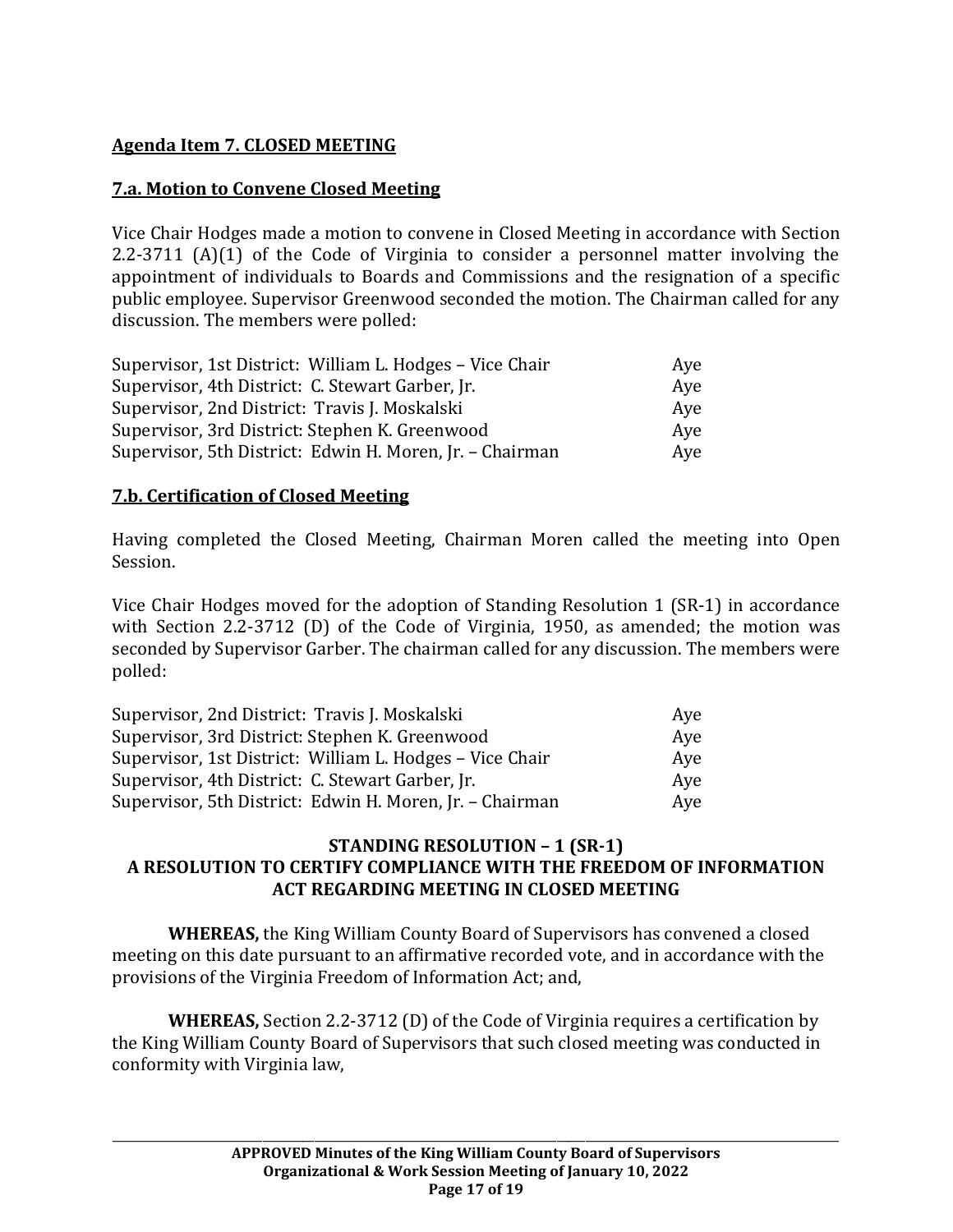**NOW, THEREFORE, BE IT RESOLVED** that the King William County Board of Supervisors on this 10th day of January, 2022, hereby certifies that, to the best of each member's knowledge:

- 1. Only public business matters lawfully exempted from open meeting requirements under the Freedom of Information Act were heard, discussed, or considered in the closed meeting to which this certification resolution applies, by the King William County Board of Supervisors.
- 2. Only such public business matters as were identified in the motion convening the closed meeting were heard, discussed, or considered by the King William County Board of Supervisors.

**DONE** this the 10th day of January, 2022.

# **7.c. Action on Closed Meeting (if necessary)**

No action was taken as a result of the Closed Meeting.

# **Agenda Item 8. APPOINTMENTS**

# **8.a. Resolution 22-07 – Appointments to the King William County Redistricting Advisory Committee**

Supervisor Moskalski made a motion to approve Resolution 22-07R appointing Rev. William Palmer (District 1), Mr. Eugene L. Campbell, Jr. (District 2), Mr. Steve Adams (District 3), and Mrs. Jeanette Wagner (District 5) to the King William County Redistricting Advisory Committee for a term which shall end at the adoption of the new election district map and leaving vacant the position for a member of District 4 until such time as one has been found. Supervisor Garber seconded the motion. The Chairman called for any discussion. The members were polled:

| Supervisor, 3rd District: Stephen K. Greenwood           | Aye |  |
|----------------------------------------------------------|-----|--|
| Supervisor, 1st District: William L. Hodges – Vice Chair | Ave |  |
| Supervisor, 4th District: C. Stewart Garber, Jr.         | Aye |  |
| Supervisor, 2nd District: Travis J. Moskalski            | Aye |  |
| Supervisor, 5th District: Edwin H. Moren, Jr. - Chairman | Aye |  |

## **RESOLUTION 22-07R APPOINTMENTS TO THE KING WILLIAM COUNTY REDISTRICTING ADVISORY COMMITTEE**

**WHEREAS,** the Board of Supervisors established a King William County Redistricting Advisory Committee via Resolution 21-80R on October 25, 2021 to advise the Board regarding the required redistricting of the year 2021; and